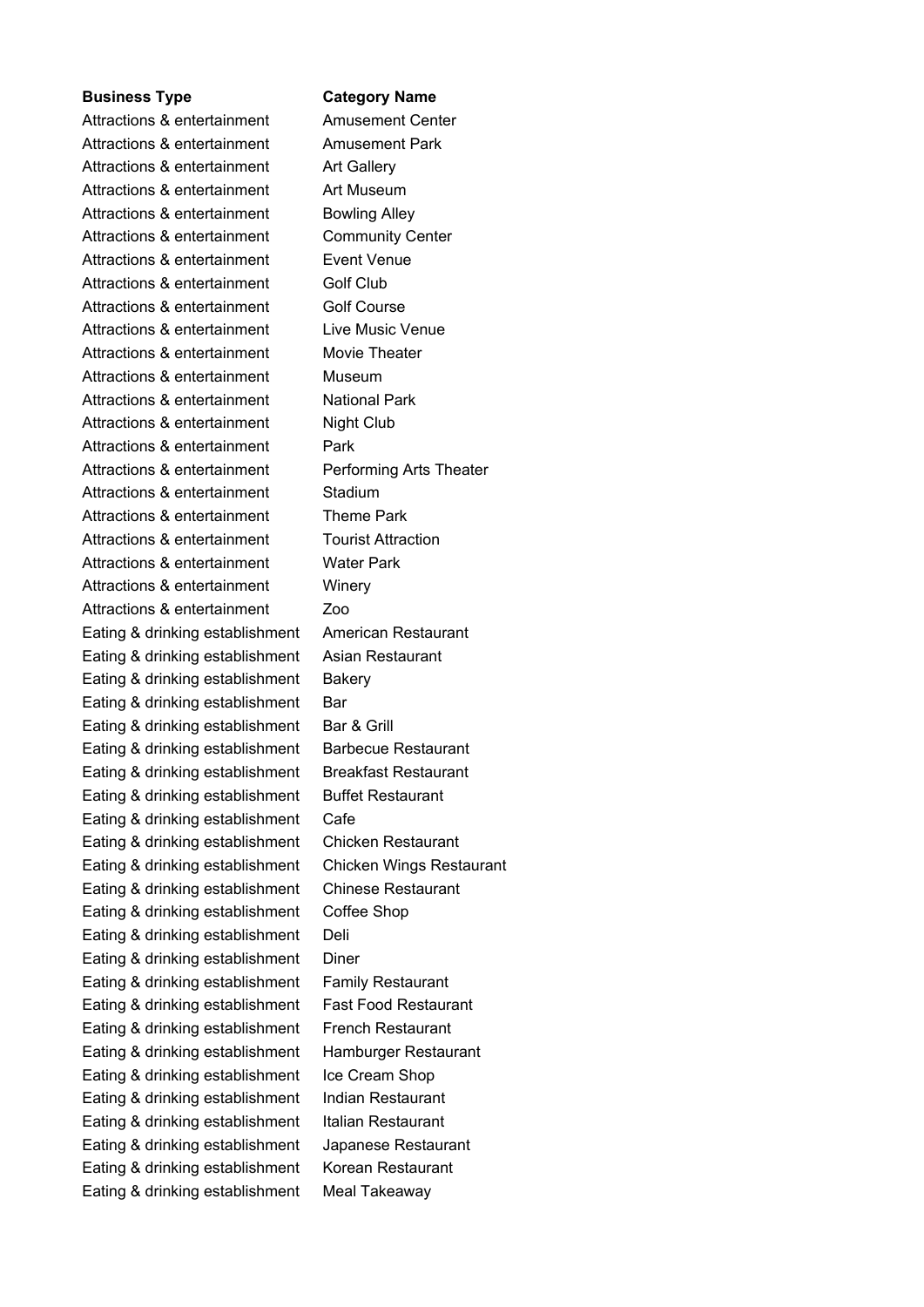Eating & drinking establishment Mexican Restaurant Eating & drinking establishment Pizza Delivery Eating & drinking establishment Pizza Restaurant Eating & drinking establishment Pub Eating & drinking establishment Ramen Restaurant Eating & drinking establishment Restaurant Eating & drinking establishment Sandwich Shop Eating & drinking establishment Seafood Restaurant Eating & drinking establishment Sports Bar Eating & drinking establishment Steak House Eating & drinking establishment Sushi Restaurant Eating & drinking establishment Tea House Eating & drinking establishment Thai Restaurant Education **College** Education **Community College** Education **Elementary School** Education **High School** Education Kindergarten Education Middle School Education **Preschool** Education **Primary School** Education **Private School** Education **Public School** Education **Public University** Education **School** Education **Tutoring Service** Education **University** Emergency **Fire Station** Emergency **Police Department** Emergency **Police Station** Financial institution ATM Financial institution Accountant Financial institution **Bank** Financial institution Credit Union Financial institution Financial Consultant Financial institution Financial Planner Financial institution Insurance Agency Financial institution Loan Agency Financial institution Money Transfer Service Financial institution Savings Bank Financial institution Tax Consultant Financial institution Tax Preparation Service Lodging establishment Beach Resort Lodging establishment Bed & Breakfast Lodging establishment Budget Hotel Lodging establishment Campground Lodging establishment Extended Stay Hotel Lodging establishment **Guest House**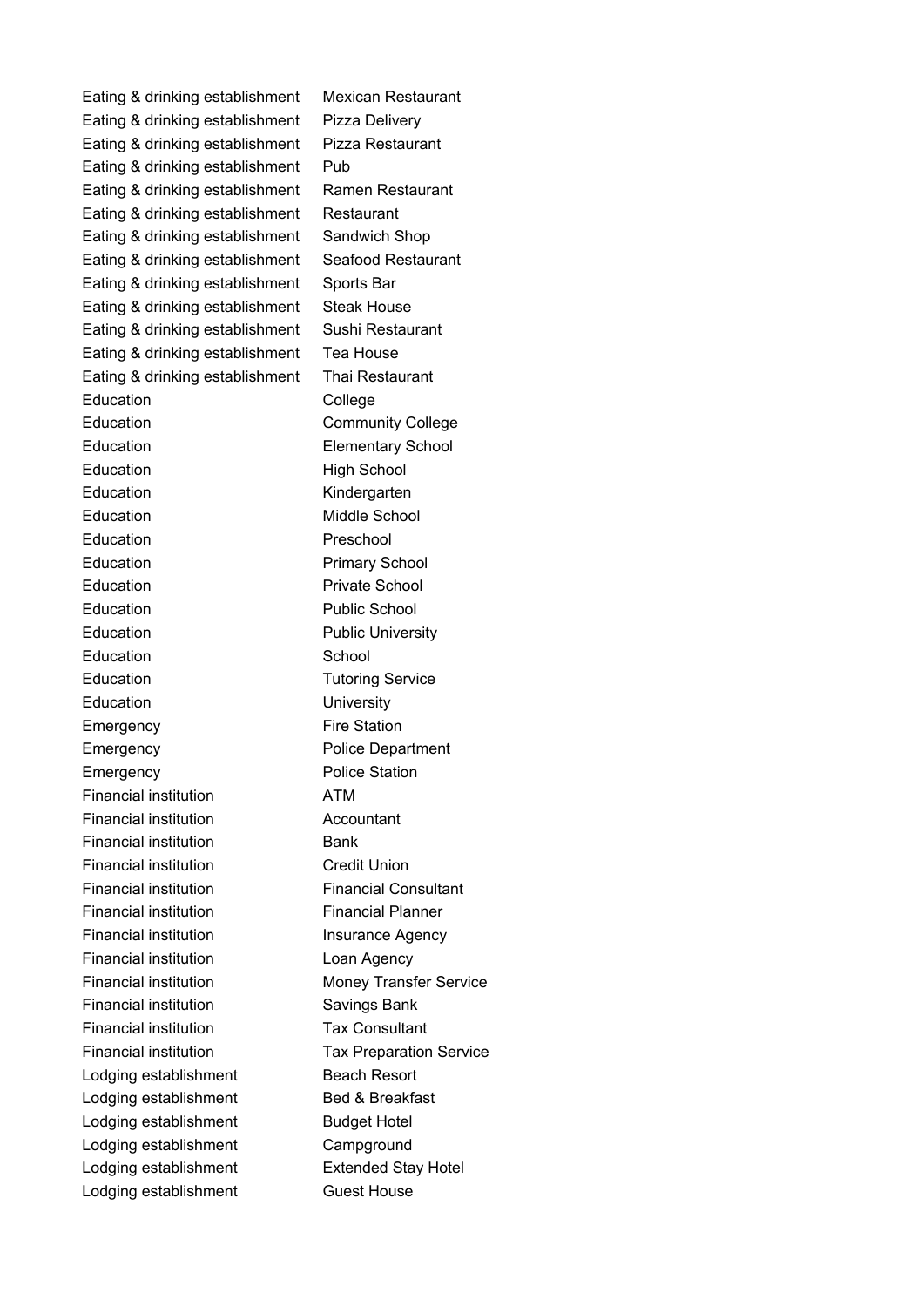Lodging establishment Hostel Lodging establishment Hotel Lodging establishment Luxury Hotel Lodging establishment Motel Lodging establishment RV Park Lodging establishment Resort Medical & health Animal Hospital Medical & health Chiropractor Medical & health Dental Clinic Medical & health Dentist Medical & health Dermatologist Medical & health Doctor Medical & health Eye Care Center Medical & health General Practitioner Medical & health Hospital Medical & health Internist Medical & health Medical Center Medical & health Medical Clinic Medical & health Medical Laboratory Medical & health Nursing Agency Medical & health **Optometrist** Medical & health Pediatrician Medical & health Physical Therapist Medical & health Psychologist Medical & health Veterinarian Place of worship Ashram Place of worship Baptist Church Place of worship Buddhist Temple Place of worship Catholic Church Place of worship Church Place of worship Convent Place of worship Gurudwara Place of worship Hindu Temple Place of worship **Jain Temple** Place of worship Mission Place of worship Monastery Place of worship Mosque Place of worship Pagoda Place of worship Pilgrimage Place Place of worship Place of Worship Place of worship Shinto Shrine Place of worship Synagogue

Medical & health Family Practice Physician Medical & health Home Health Care Service Medical & health **Obstetrician-Gynecologist** Place of worship Bahá'í House of Worship Place of worship Religious Destination Professional service Air Conditioning Contractor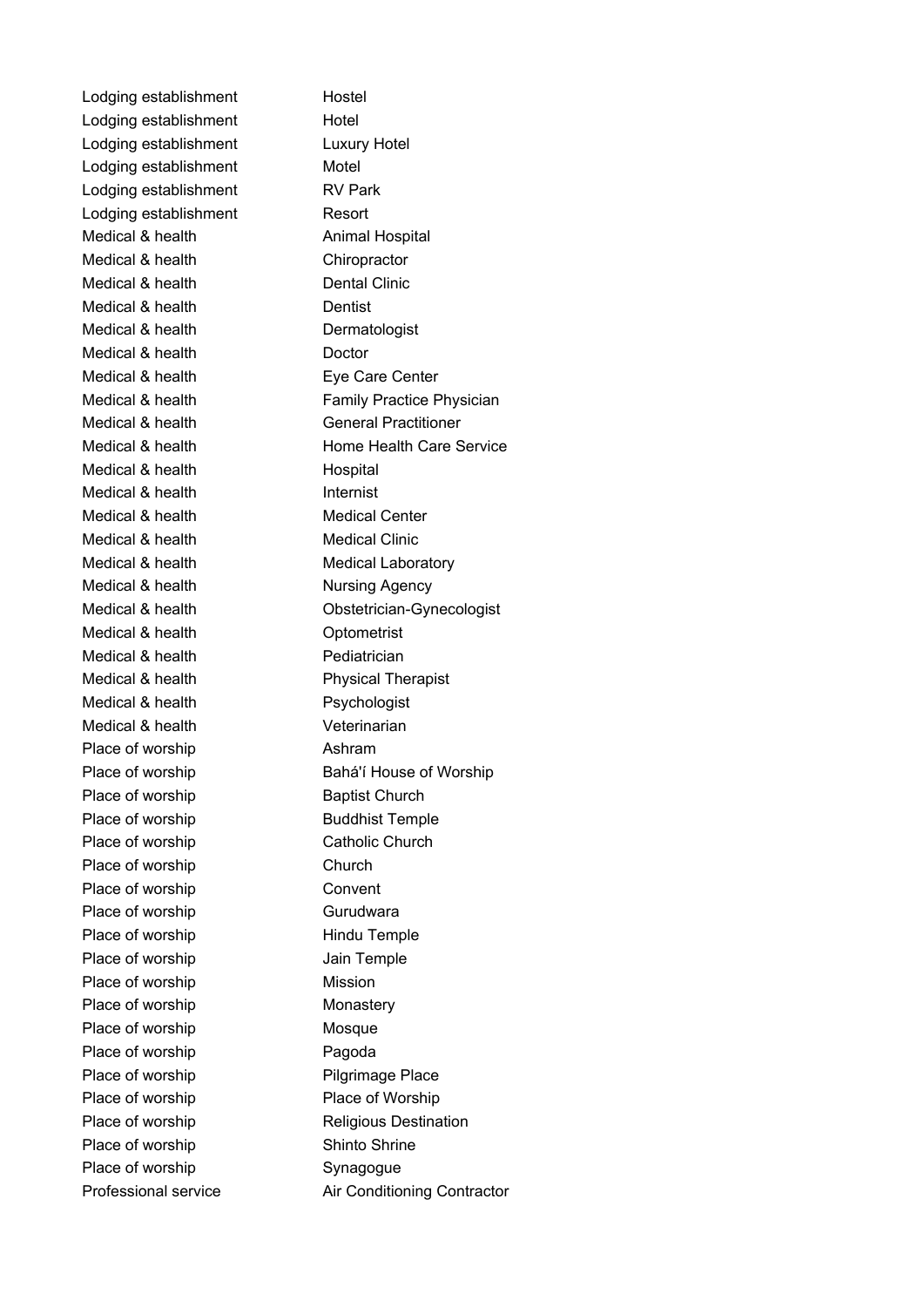Professional service **Architect** Professional service Business Management Consultant Professional service Computer Consultant Professional service Consultant Professional service Contractor Professional service Engineer Professional service Engineering Consultant Professional service **Internet Marketing Service** Professional service Landscaper Professional service Lawyer Professional service Legal Services Professional service Notary Public Professional service Software Company Professional service Website Designer Public services & buildings Apartment Building Public services & buildings Apartment Complex Public services & buildings Cemetery Public services & buildings City Government Office Public services & buildings City or Town Hall Public services & buildings Condominium Complex Public services & buildings County Government Office Public services & buildings Department of Motor Vehicles Public services & buildings Electric Utility Company Public services & buildings Government Office Public services & buildings Industrial Area Public services & buildings Library Public services & buildings Local Government Office Public services & buildings Public Library Service **Advertising Agency** Service **Auto Body Shop** Service **Auto Repair Shop** Service **Barber Shop** Service **Beauty Salon** Service Cabinet Maker Service Cable Company Service **Car Repair and Maintenance** Service Car Wash Service Caterer Service Cleaning Service Service **Commercial Printer** Service **Computer Repair Service** Service Construction Company Service Courier Service Service Dance School Service Day Care Center Service Dry Cleaner Service **Electrician** Service Employment Agency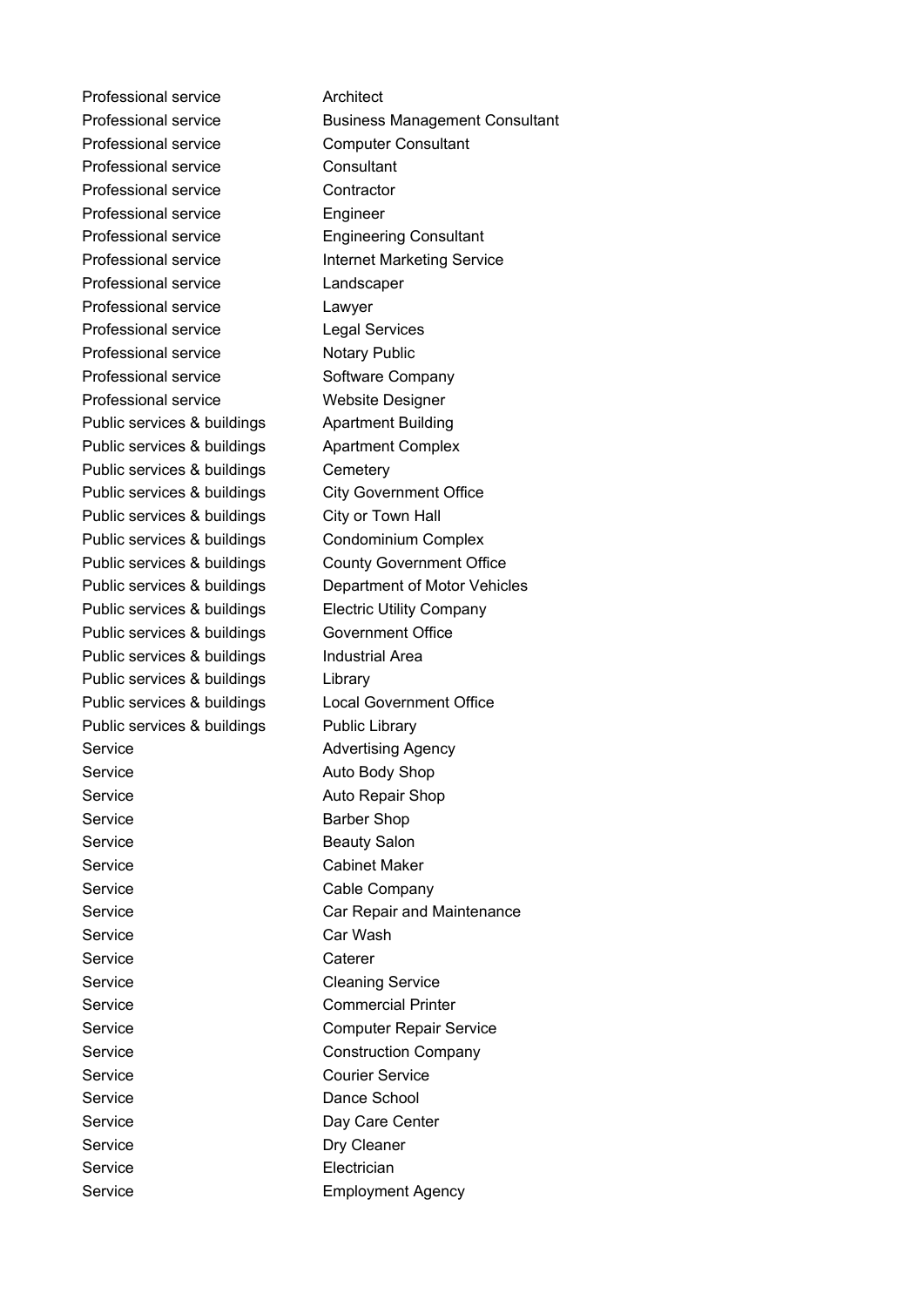Service **Event Planner** Service **Freight Forwarding Service** Service **Funeral Home** Service General Contractor Service Gym Service Hair Salon Service Health Club Service Home Builder Service **House Cleaning Service** Service **Interior Designer** Service **Internet Service Provider** Service Laundry Service Service Marketing Agency Service Massage Therapist Service Movie Rental Kiosk Service Nail Salon Service Newspaper Publisher Service Painter Service **Pest Control Service** Service Photographer Service Plumber Service Post Office Service **Property Management Company** Service **Public Swimming Pool** Service **Publisher** Service **Real Estate Agency** Service Real Estate Agents Service **Real Estate Developer** Service Roofing Contractor Service Shipping Company Service Shipping and Mailing Service Service Spa Service Tailor Service **Telecommunications Service Provider** Service Tire Shop Service **Tourist Information Center** Service Travel Agency Service Trucking Company Stores & shopping Appliance Store Stores & shopping **Auto Parts Store** Stores & shopping Baby Store Stores & shopping Beauty Supply Store Stores & shopping Bicycle Store Stores & shopping Book Store Stores & shopping Boutique Stores & shopping Bridal Shop Stores & shopping **Building Materials Store** Stores & shopping Butcher Shop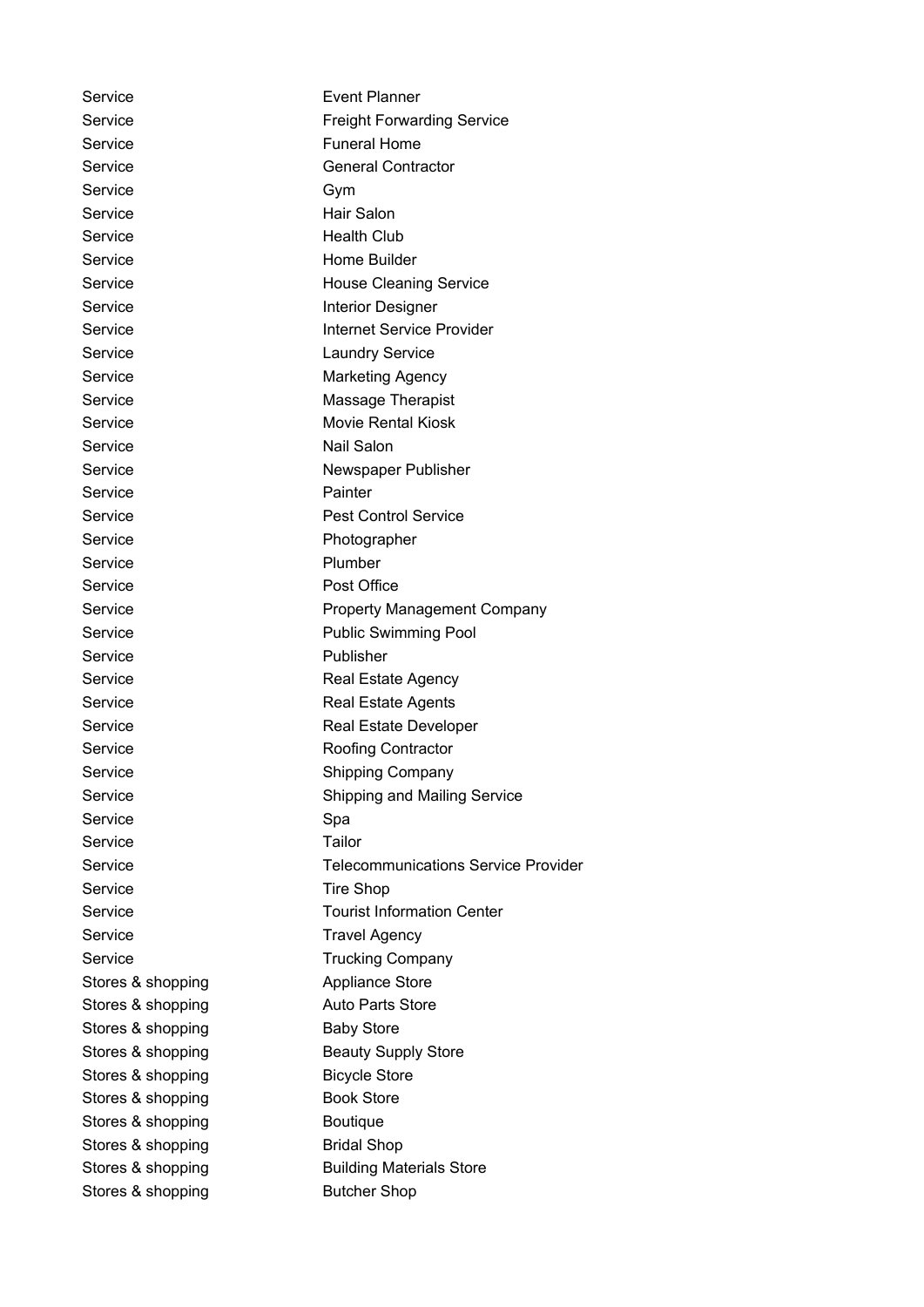Stores & shopping Car Dealer Stores & shopping Cell Phone Store Stores & shopping Clothing Store Stores & shopping Coffee Store Stores & shopping Computer Store Stores & shopping Convenience Store Stores & shopping Cosmetics Store Stores & shopping Craft Store Stores & shopping Department Store Stores & shopping Dessert Shop Stores & shopping Discount Store Stores & shopping Donut Shop Stores & shopping Drug Store Stores & shopping Electronics Store Stores & shopping Fabric Store Stores & shopping Florist Stores & shopping Furniture Store Stores & shopping General Store Stores & shopping Gift Shop Stores & shopping Grocery Store Stores & shopping Hardware Store Stores & shopping Health Food Store Stores & shopping Home Goods Store Stores & shopping and Deweler Stores & shopping **Stores** Jewelry Store Stores & shopping Lingerie Store Stores & shopping Liquor Store Stores & shopping Exercise Lottery Retailer Stores & shopping Market Stores & shopping Motorcycle Dealer Stores & shopping **Contact Store** Office Supply Store Stores & shopping **Canadian** Optician Stores & shopping **Canadian Coutlet Mall** Stores & shopping **Paint Store** Stores & shopping Pawn Shop Stores & shopping Pet Store Stores & shopping **Pet Supply Store** Stores & shopping Pharmacy Stores & shopping Print Shop Stores & shopping Shoe Store Stores & shopping Shopping Mall

Stores & shopping Children's Clothing Store Stores & shopping Discount Supermarket Stores & shopping Electrical Supply Store Stores & shopping Fashion Accessories Store Stores & shopping Home Improvement Store Stores & shopping Men's Clothing Store Stores & shopping **Canadia** Outdoor Sports Store